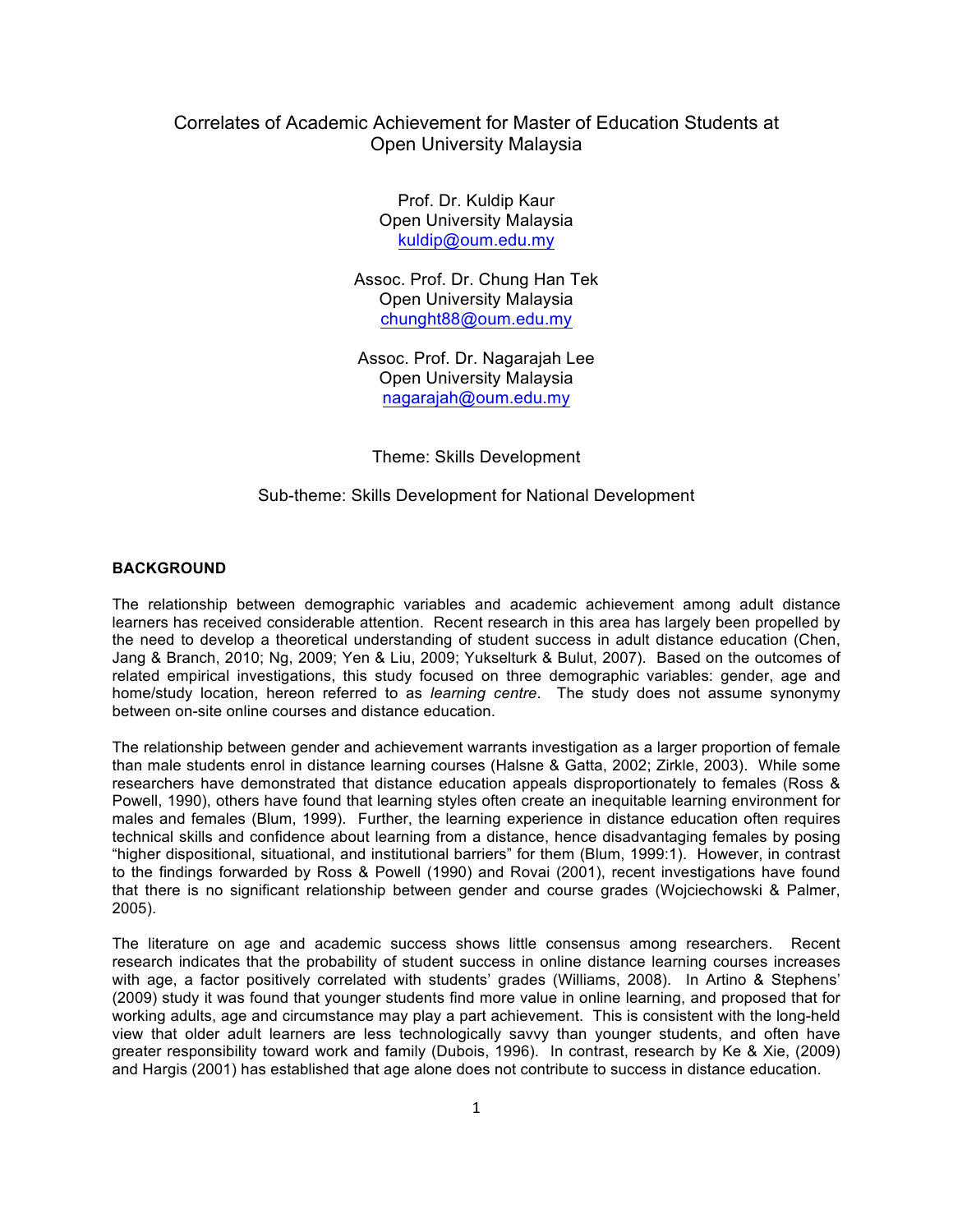An investigation that includes location is significant to this study due to variation in resources and learning support in different localities. Support structures in Open University Malaysia learning centres vary according to size of student population, perceptions of social presence, availability of qualified instructors, degree of technological advancement, administrative savvy as well as the quality of online or face-to-face interaction offered to distance learners.

The above discussion shows that while much attention has been given to the role of gender and age in academic achievement, the evidence is inconclusive. Additionally, research on location is significant to understanding the role of key factors in a distributed learning environment.

## **METHODOLOGY**

The study employed Chi-Square statistics and odds ratios to test the association between students' academic performance and their demographic profile. Additionally a logistic regression routine was used to predict the factors contributing to students' academic performance. The predictor variables assessed for association with academic performance were gender, age and learning centre. The criterion variable was the CGPA attained for a minimum of five MEd courses (taken over a minimum of two semesters) and a maximum of eight courses (taken over a two-year period). At OUM, the cut-off point for awarding a 'pass' is a CGPA of at least 3.00. Students with an 'incomplete' or 'deferred' status were not included in the sample.

#### **Demographic Profile of Sample**

The sample for this study comprised 948 students derived from a population of 1,318 students enrolled in the Master of Education programme between the years 2005 and 2009. Of the 948 records analyzed, 652 students (68.6%) had obtained a CGPA of 3.00 and above. There were more female students (59.7%) than male students (40.3%) in the sample. In terms of age, those categorised under 36-45 years (51.6%) formed the largest group. Those aged 50 and above (6.8%) as well as those aged 30 and below (8.2%) formed the smallest groups.

There were thirteen Malaysian learning centres represented in the sample, spanning from Kedah in the north of peninsula Malaysia to Tawau and Sandakan in the far eastern part of the country. The highest percentage of students in the sample hailed from Kelantan (17.6), followed by Kuching (13.7%) and Kuala Lumpur (13.4%). The smallest groups of students were from Perak (3.8%), Negri Sembilan (3.4%) and Sandakan (3.3%). The demographic profile of the students is summarised in Table 1 below.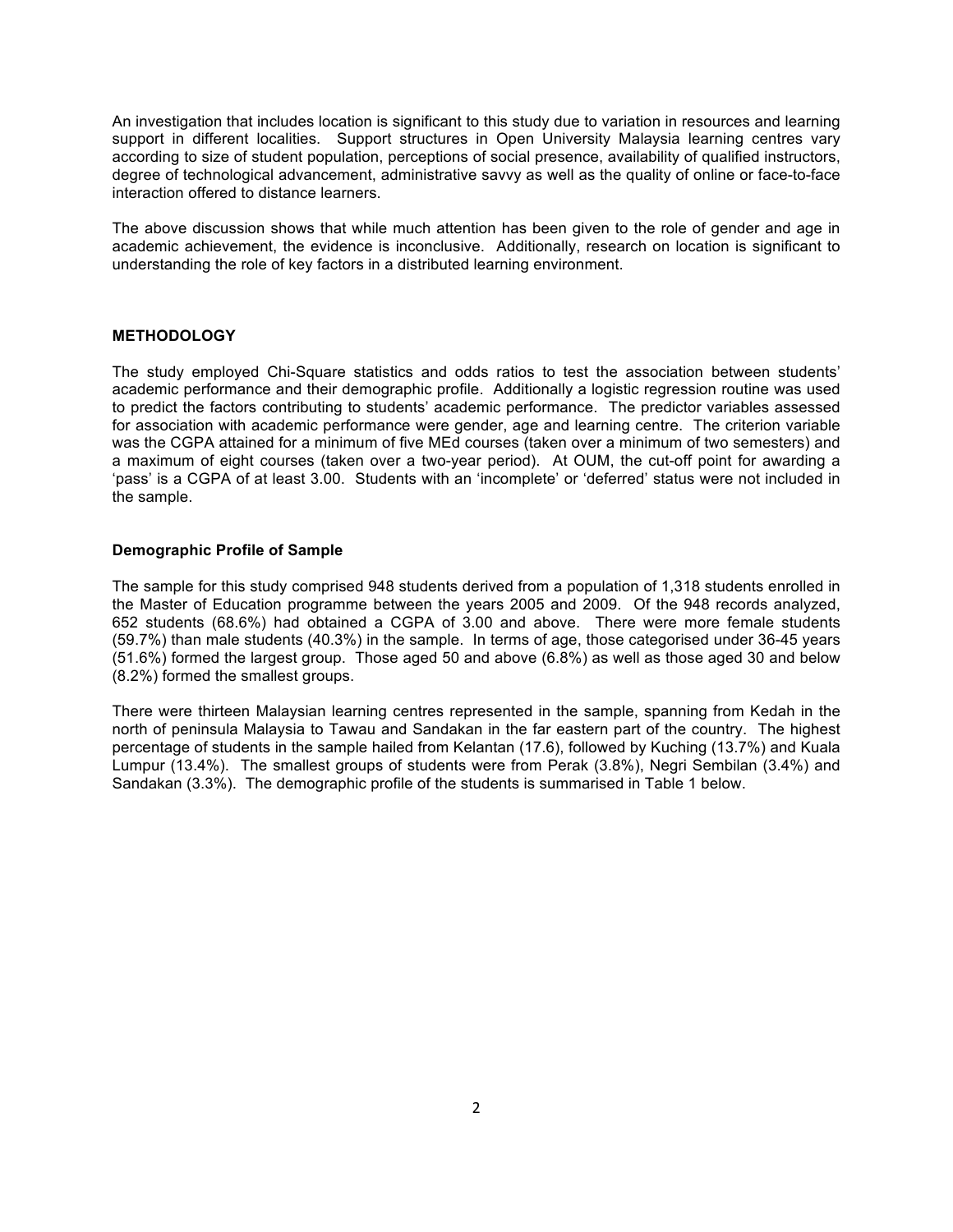|          |                 | n   | %    |
|----------|-----------------|-----|------|
| Gender   | male            | 382 | 40.3 |
|          | female          | 566 | 59.7 |
| Age      | $26 - 30$       | 78  | 8.2  |
|          | $31 - 35$       | 102 | 10.8 |
|          | $36 - 40$       | 240 | 25.3 |
|          | $41 - 45$       | 249 | 26.3 |
|          | $46 - 50$       | 125 | 13.2 |
|          | $51 - 55$       | 90  | 9.5  |
|          | 56 and above    | 64  | 6.8  |
| Learning | Kuala Lumpur    | 127 | 13.4 |
| Centres  | Johor           | 41  | 4.3  |
|          | Kedah           | 67  | 7.1  |
|          | Kelantan        | 167 | 17.6 |
|          | Perak           | 36  | 3.8  |
|          | Pahang          | 70  | 7.4  |
|          | Kota Kinabalu   | 73  | 7.7  |
|          | Tawau           | 44  | 4.6  |
|          | Terengganu      | 63  | 6.6  |
|          | Negeri Sembilan | 32  | 3.4  |
|          | Sandakan        | 31  | 3.3  |
|          | Sibu            | 67  | 7.1  |
|          | Kuching         | 130 | 13.7 |

#### Table 1. Demographic Profile of Students

#### **RESULTS**

The results show that gender has a significant association with academic performance. As shown in Table 2 below, the percentage of students with a CGPA of 3.00 and above among female students was 74.7%. This is significantly higher (p = 0.0001) than the percentage of males who obtained a CGPA of 3.00 and above (59.9%). The figures for students who obtained a CGPA of less than 3.00 show a similar trend, in that a significantly lower number of females performed poorly in comparison to males.

As for the age category, a significantly higher percentage of students ( $p = 0.003$ ) from all the age groups obtained a CGPA of 3.00 and above. Students from the age group 31-35 faired most favourably with 80.4% of them having a CGPA of 3.00 and above (Table 2).

For the third factor, all learning centres registered a higher percentage of students ( $p = 0.002$ ) obtaining a CGPA of 3.00 and above than those who obtained a CGPA less than 3.00 (Table 2). The two learning centres recording the highest proportion of students with a CGPA of 3.00 and above are Tawau (86.4%) and Johor (85.4%). The lowest proportion of students with a CGPA of 3.00 and above is in Kota Kinabalu (50.7%) and Sibu (53.7%).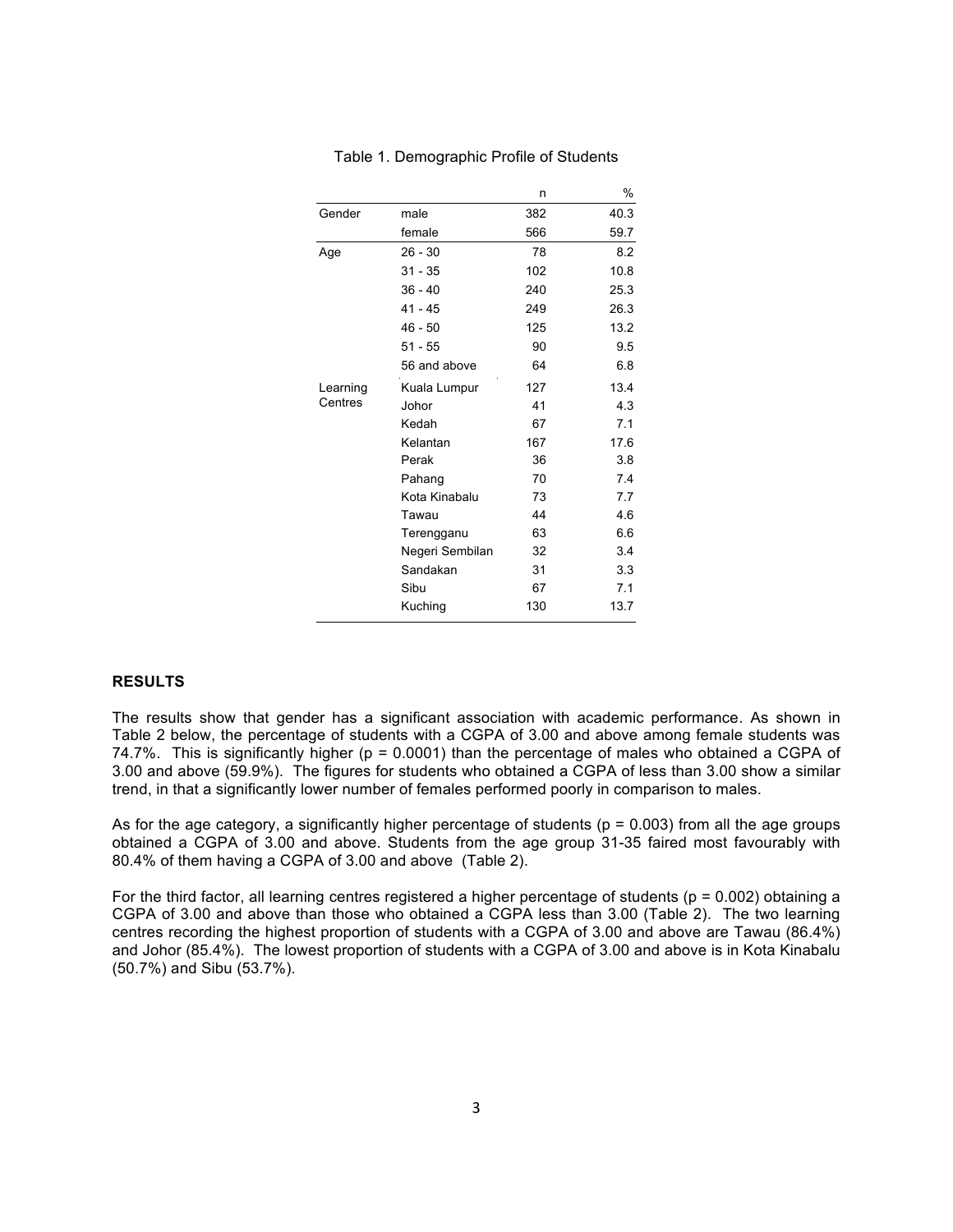| <b>CGPA Category</b> |                 |                                   |                                      |                               |  |
|----------------------|-----------------|-----------------------------------|--------------------------------------|-------------------------------|--|
|                      |                 | Less than<br>3.00<br>n=296(31.2%) | $3.00$ and<br>above<br>n=652 (68.8%) |                               |  |
| Gender               | Male            | 153 (40.1%)                       | 229 (59.9%)                          |                               |  |
|                      | Female          | 143 (25.3%)                       | 523 (74.7%)                          | $\chi^2$ = 23.22 (p = 0.000)  |  |
| Age                  | $26 - 30$       | 17 (21.8%)                        | 61 (78.2%)                           |                               |  |
| Category             | $31 - 35$       | 20 (19.6%)                        | 82 (80.4%)                           |                               |  |
|                      | $36 - 40$       | 85 (35.4%)                        | 155 (64.6%)                          |                               |  |
|                      | $41 - 45$       | 91 (36.5%)                        | 158 (63.5%)                          | $\chi^2$ = 16.69 (p = 0.003)  |  |
|                      | $46 - 50$       | 45 (36.0%)                        | 80 (64.0%)                           |                               |  |
|                      | $51 - 55$       | 24 (26.7%)                        | 66 (73.3%)                           |                               |  |
|                      | 56 and above    | 14 (21.9%)                        | 50 (78.1%)                           |                               |  |
| Learning             | Johor           | 6(14.6%)                          | 35 (85.4%)                           |                               |  |
| Centres              | Negeri Sembilan | $9(28.1\%)$                       | 23 (71.9%)                           |                               |  |
|                      | Sandakan        | $8(25.8\%)$                       | 23 (74.2%)                           |                               |  |
|                      | Sibu            | 31 (46.3%)                        | 36 (53.7%)                           |                               |  |
|                      | Kuching         | 36 (27.7%)                        | 94 (73.3%)                           |                               |  |
|                      | Kedah           | 18 (26.9%)                        | 49 (73.1%)                           |                               |  |
|                      | Kuala Lumpur    | 29 (22.8%)                        | 98 (77.2%)                           | $\chi^2$ = 31.35 ( p = 0.002) |  |
|                      | Perak           | 11 (30.6%)                        | 25 (69.4%)                           |                               |  |
|                      | Pahang          | 29 (41.4%)                        | 41 (58.6%)                           |                               |  |
|                      | Kota Kinabalu   | 36 (49.3%)                        | 37 (50.7%)                           |                               |  |
|                      | Kelantan        | 60 (35.9%)                        | 107 (64.1%)                          |                               |  |
|                      | Tawau           | 6(13.6%)                          | 38 (86.4%)                           |                               |  |
|                      | Terengganu      | 17 (27.0%)                        | 46 (73.0%)                           |                               |  |

Table 2. Association between academic performance and demographic factors

To fulfil the second objective, this paper modelled the relationship between the factors to predict academic performance. The multiple logistic regression was used for this purpose. In this regression model the dependent variable was defined as the CGPA of students (either less than 3.00 or 3.00 and above), while the independent variables were those demographic factors that have significant association with CGPA. A step wise regression model was built using the backward LR technique where the independent variables were included in hierarchical fashion and the likelihood ratio test was used to test the differences between the initial model and the various nested models which are subsets of the first model. Each regression coefficient indicates the effect of the variable on CGPA after controlling for the other variables listed.

The results (Table 3) show that, in comparison to female students, male students have a lower probability of getting a CGPA of 3.00 and above. The odds ratio for male students getting a CGPA of 3.00 and above is 0.465 (95% CI 0.147-0.783). In other words the probability of male students getting a CGPA of 3.00 and above is about 0.465 times compared to female students.

Though there is evidence that the academic performance of students from different age categories displays significant variation in terms of percentage of students with a CGPA of 3.00 and above, it was found that age does not contribute significantly to academic performance. Students from the age category 31-35 have a (slightly) higher probability of getting a CGPA of 3.00 and above compared with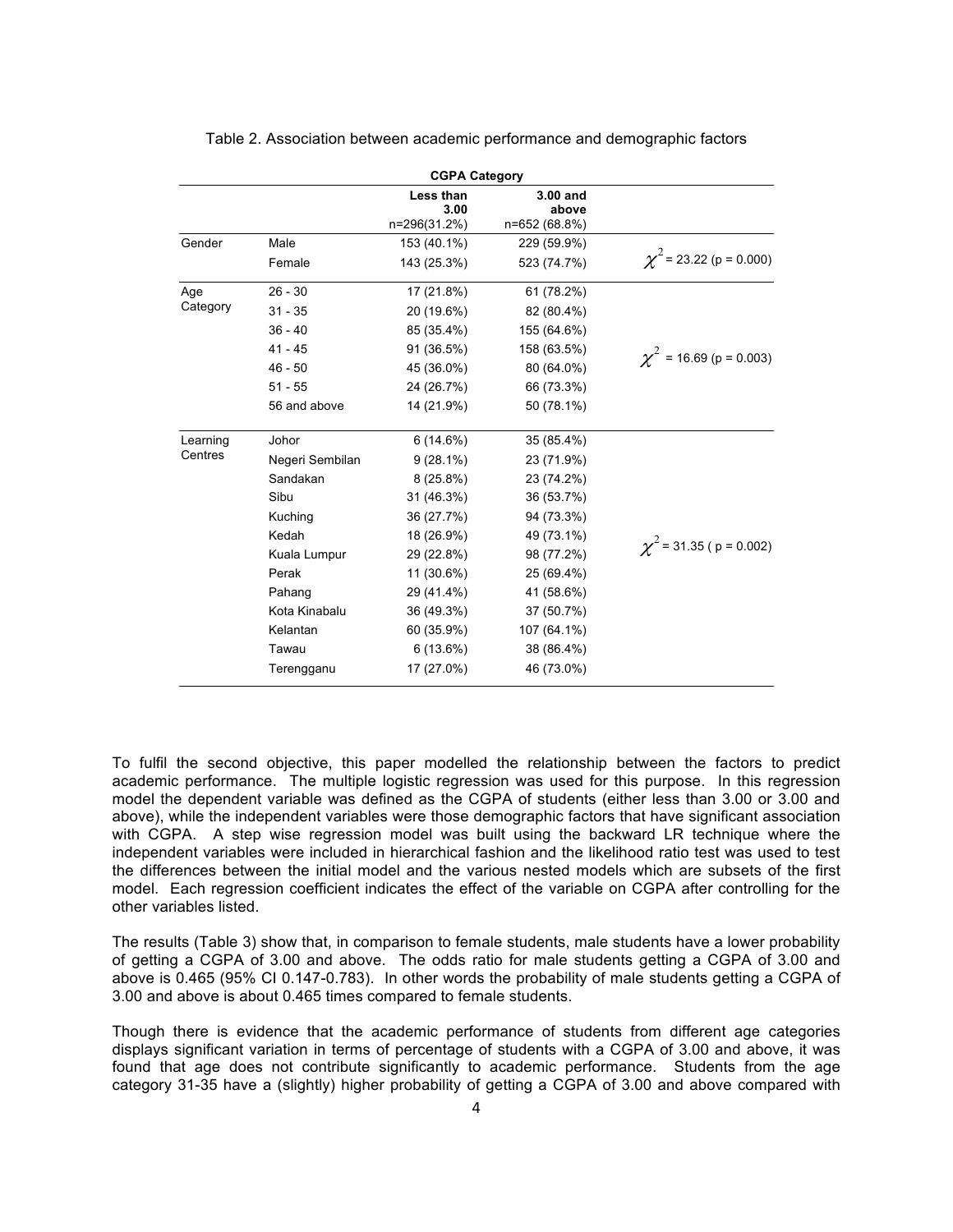those from the age group 26-30 years, for which the odds ratio is 1.106. Nevertheless, this difference is not statistically significant**.** The odds ratio for students in the age group 36 – 40 getting a CGPA of 3.00 and above is 0.658 (95% CI 0.260-1.953). In other words the probability of students aged between 36-40 getting a CGPA of 3.00 and above is about 0.658 times compared to the reference group (i.e. students in age group 26-30). A similar pattern also emerged for students from age groups 41-45, 46-50, 51-55, and 56 and above. The odds ratios for these groups are 0.575 (CI = 0.259-0.890), 0.604 (CI = 0.110-1.097), 0.825 (CI = 0.077-1.574), and 1.044 (CI = 0.242-1.846), respectively. These results are presented in Table 3.

| Reference Group | Parameters               |               |                |                   |              |            |                |
|-----------------|--------------------------|---------------|----------------|-------------------|--------------|------------|----------------|
|                 | Gender                   | B             | S.E.           | Wald              | df           | Sig.       | Exp(B)         |
| Female          | Male                     | $-0.767$      | 0.162          | 22.4161           | $\mathbf{1}$ | 0.00       | 0.465          |
|                 |                          |               |                |                   |              |            |                |
| Kuala Lumpur    | Learning Centre          |               |                |                   | 12           | 0.00       |                |
|                 | Johor                    | 0.168         | 0.113          | 2.2104            | 1            | 0.826      | 1.183          |
|                 | Kedah                    | $-0.113$      | 0.128          | 0.7794            | 1            | 0.152      | 0.893          |
|                 | Kelantan                 | $-0.516$      | 0.148          | 12.1556           | 1            | 0.739      | 0.597          |
|                 | Perak                    | $-0.413$      | 0.266          | 2.4107            | 1            | 0.120      | 0.662          |
|                 | Pahang                   | $-0.916$      | 0.219          | 17.4945           | $\mathbf{1}$ | 0.013      | 0.400          |
|                 | Kota Kinabalu            | $-1.135$      | 0.326          | 12.1215           | $\mathbf{1}$ | 0.011      | 0.321          |
|                 | Tawau                    | 0.719         | 0.321          | 5.0170            | 1            | 0.000      | 2.052          |
|                 | Terengganu               | $-0.354$      | 0.293          | 1.4597            | 1            | 0.083      | 0.702          |
|                 | Negeri Sembilan          | $-0.051$      | 0.157          | 0.1055            | 1            | 0.673      | 0.950          |
|                 | Sandakan                 | $-0.171$      | 0.159          | 1.1566            | 1            | 0.555      | 0.843          |
|                 | Sibu                     | $-1.263$      | 0.141          | 80.2359           | $\mathbf{1}$ | 0.003      | 0.283          |
|                 | Kuching                  | $-0.116$      | 0.111          | 1.0921            | 1            | 0.613      | 0.890          |
| $26 - 30$       | <b>Age Category</b>      |               |                |                   | 6            | 0.006      | 1.000          |
|                 | $31 - 35$                | 0.101         | 0.432          | 0.0547            | 1            | 0.787      | 1.106          |
|                 | $36 - 40$                | $-0.418$      | 0.224          | 3.4822            | 1            | 0.324      | 0.658          |
|                 | $41 - 45$                | $-0.554$      | 0.161          | 11.8404           | 1            | 0.125      | 0.575          |
|                 | $46 - 50$                | $-0.505$      | 0.252          | 4.0159            | 1            | 0.152      | 0.604          |
|                 | $51 - 55$                | $-0.192$      | 0.382          | 0.2526            | 1            | 0.304      | 0.825          |
|                 | 56 and above<br>Constant | 0.043<br>1.69 | 0.409<br>0.401 | 0.0111<br>17.7617 | 1<br>1       | 0.916<br>0 | 1.044<br>5.419 |

Table 3: Results of Multiple Logistic Regression Analysis

a. Variable(s) entered on step 1: gender, age category, learning centre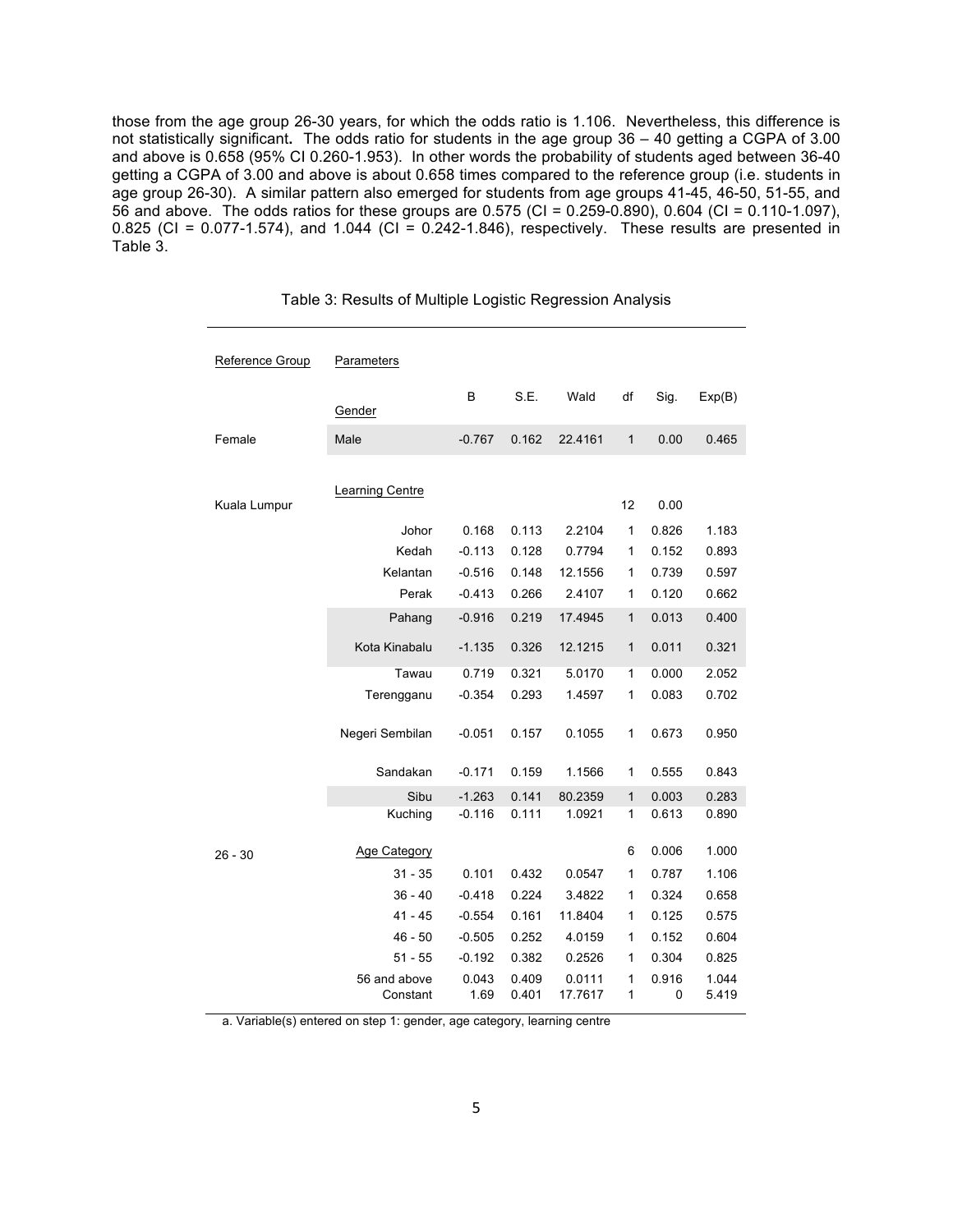It was also found that students from Sibu, Pahang and Kota Kinabalu have a significantly lower probability of getting a CGPA of 3.00 and above compared with those from Kuala Lumpur. The odds ratios for getting a CGPA of 3.00 and above for students from these locations are 0.283 (95% CI =0.006-0.559), 0.400 (95% CI = -0.029-0.829) and 0.321 (95% CI = -0.318-0.960), respectively. However, students from the Tawau have a higher probability of obtaining a CGPA of 3.00 and above, where the odds ratio is 2.052 (CI = 1.423-2.682). The results of the final model are presented in Table 3.

Taking all the three demographic factors (gender, age, and learning centres) into account, the sensitivity of the model is 94.8% while the specificity is 21.6%. In other words, this logistic regression model can predict the occurrence of a CGPA of 3.00 and above with 94.8% accuracy but the ability of the model to predict non-occurrence is only 21.6%. However, the ability of the model to predict students getting a CGPA less than 3.00 is only 46.7% when using gender, age, and learning centres as predictor variables. The values in the classification table for the model (Table 4) show that the three predictor variables account for about 11-12% of variation in the CGPA of students (Cox & Snell R-Square: 0.115; Nagelkerke R-Square 0.121).

|                            |                   | Predicted         |                       |
|----------------------------|-------------------|-------------------|-----------------------|
|                            | <b>CGPA</b>       |                   |                       |
| Observed                   | less than<br>3.00 | 3.00 and<br>above | Percentage<br>Correct |
| Step 1 CGPA less than 3.00 | 64                | 232               | 21.6                  |
| 3.00 and above             | 34                | 618               | 94.8                  |
| Overall Percentage         |                   |                   | 71.9                  |

| Table 4. Classification Table |  |
|-------------------------------|--|
|                               |  |
|                               |  |

Cut value: .500

#### **DISCUSSION**

The results show that gender has a significant association with academic performance. This is corroborated by studies that found that female students to be more successful in courses that involve online interaction (Ross & Powell, 1990), attributed in part to communication patterns and a strong sense of online community (Rovai, 2001). However, Blum's (1999) finding that distance education involves "female-friendly" pedagogy, that is, pedagogy characterised by sharing and interactive methodology, with a great deal of potential for collaboration, warrants further investigation.

For the second factor, age, the results of this study show that age does not significantly contribute to academic performance. This finding is consistent with that of recent research indicating that regardless of age, students invest similar amounts of effort and experience similar levels of satisfaction (Ke & Xie, 2009). Nevertheless, though age is not necessarily a predictor for success in online distance learning (Hargis, 2001), the results of this study show that students aged 46 and above may require more instructional support for success in the programme.

Results for the third factor show that with the exception of one centre (Tawau) a learning centre located in a large urban metropolis may contribute positively to achievement. A possible explanation for this is that there is greater academic awareness in urban localities, as defined by the presence of several institutions of higher learning, and hence more qualified instructors, as well as better connectivity for online